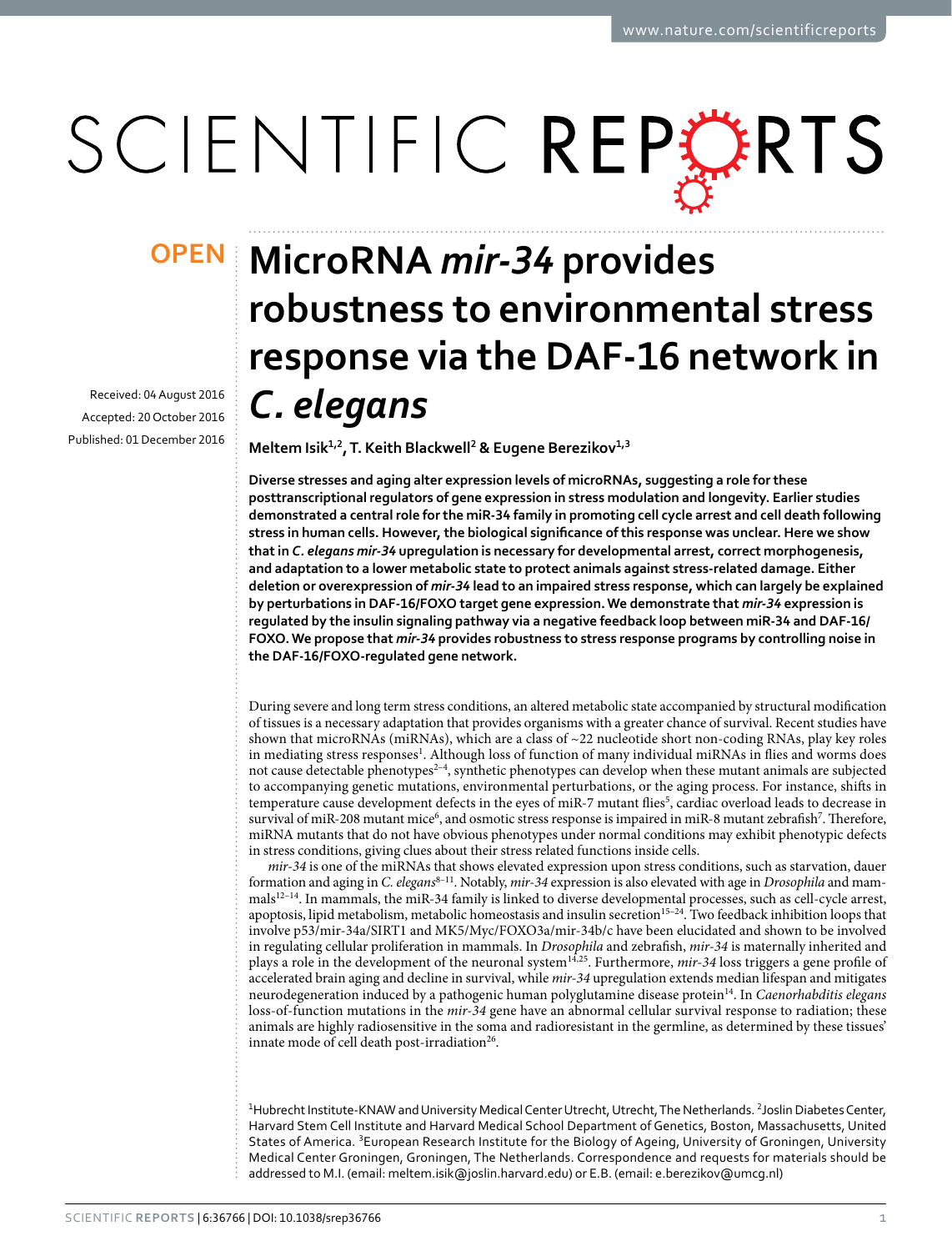

<span id="page-1-0"></span>

Despite the growing body of evidence supporting the hypothesis that miR-34 family members (miR-34a, miR-34b, and miR-34c) are important tumor suppressors and mediators of p53 function, mice carrying targeted deletion of the entire miR-34 family do not display increased susceptibility to spontaneous, irradiation-induced, or c-Myc-initiated tumorigenesis<sup>27</sup>. In this study, we used *C. elegans* as a model organism to investigate the effects of *mir-34* mutation and overexpression on the phenotype and transcriptome of animals. We determined that upregulation of *mir-34* under stress conditions and in dauers is necessary to induce a stress related gene expression state that enhances survival. For this purpose, *mir-34* expression is upregulated by DAF-16 – the main downstream transcription factor of the insulin signaling pathway, and its cofactor PQM-1. In turn, miR-34 targets functional insulin signaling receptor-dependent pathways, which are necessary for regulation of growth, correct morphogenesis of tissues and induction of a low metabolic state to allocate energy resources for preserving tissue functions under stress conditions. Furthermore, *mir-34* expression is regulated by a negative feedback loop; consistent with our observations that both mutation and overexpression of *mir-34* under stress conditions can lead to decreased survival rates in adults and dauers. We propose that *mir-34* is a major regulator of stress response pathways, and that its expression is tightly regulated to control gene expression programs that enhance adaptation to stressful environments.

#### **Results**

*mir-34* **expression is regulated by the dauer larva gene expression program.** To study the relationship between *mir-34,* cell cycle arrest and stress, we focused on the dauer stage of *C. elegans*, which is the stress-resistant diapause stage that forms under harsh environmental conditions such as crowding, high temperatures and starvation[28](#page-9-3),[29](#page-9-4). Stress-induced upregulation of *mir-34* expression was observed in starved worms, dauers and older adults<sup>[26,](#page-9-1)31</sup>, which was recapitulated by our Pmir-34<sub>2.2kb</sub>::gfp transgenic line (Fig. 1A-D). In predauers, P*mir-342.2kb::gfp* expression was increased in amphid neurons, especially in AWC neurons. Higher expression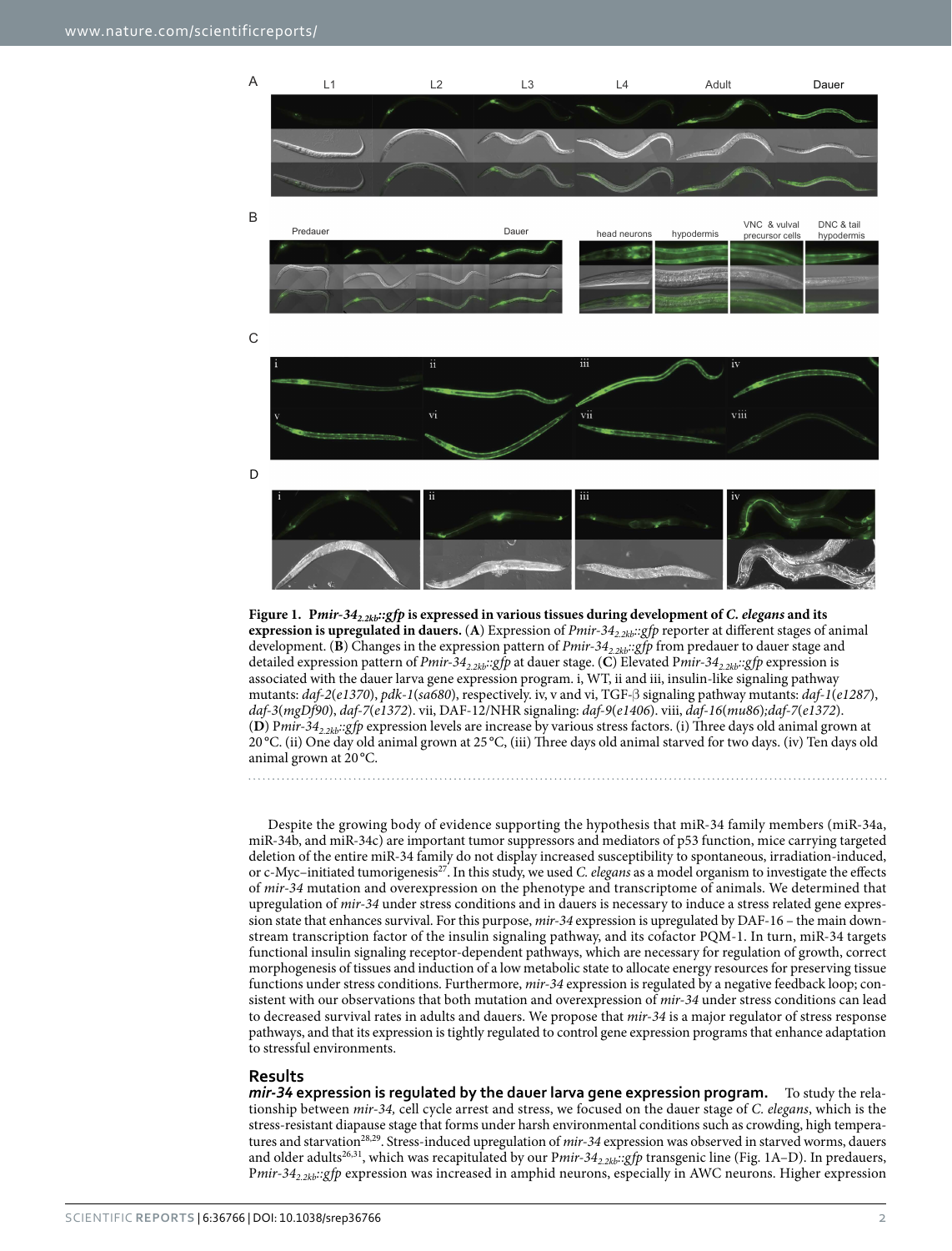

<span id="page-2-0"></span>

levels were later observed in the excretory canal, seam cells and vulval precursor cells, and in ventral and dorsal nerve cord and tail neurons [\(Fig. 1B\)](#page-1-0). Hypodermal expression appeared in day 1 dauers, and reached the highest level at the 2nd day of the dauer stage, when dauers shed their cuticle. The same expression patterns were observed in dauers of the transgenic Pmir-34<sub>5kb</sub>::gfp reporter<sup>26</sup>, suggesting that all crucial regulatory elements for dauer related upregulation of *mir-34* were located within the 2.2 kb upstream region. In mutants that enhance temperature-induced dauer formation, the P*mir-342.2kb::gfp* transgene expression patterns were similar to those seen in the wild-type (WT) background, implying that high *mir-34* expression derived from differential gene expression at the dauer stage, and not from starvation conditions ([Fig. 1C](#page-1-0)). The highest expression levels were observed with insulin signaling pathway mutant dauers ([Fig. 1C](#page-1-0) ii and iii), suggesting the possibility for the involvement of DAF-16/FOXO in the regulation of *mir-34* expression. Since *daf-16*(*mu86*) null mutants cannot form dauers, this mutation was introduced into the *daf-7*(*e1372*);Pmir-34<sub>2.2kb</sub>::gfp strain, which is dauer constitutive at 25 °C, in order to investigate whether the high expression of *mir-34* in *daf-7*(*e1372*) mutant dauers was dependent upon DAF-16. The dauers formed by the *daf-16*(*mu86*)*;daf-7*(*e1372*) double mutant had highly diminished reporter expression at dauer stage ([Fig. 1C,](#page-1-0) viii). The same expression pattern was observed with partial dauers of *daf-2*(*e1370*);*daf-16*(*mu86*) double mutants, which form with low frequency under stress conditions (data not shown). These results suggest that *mir-34* upregulation is dependent upon DAF-16 in the dauer stage.

*mir-34* **regulates dauer morphogenesis and survival dependent upon the insulin signaling pathway.** We investigated the role of *mir-34* upregulation in dauers by studying dauer morphogenesis and survival in *mir-34* mutants. Around 80% (250 dauers tested) of *mir-34*(*gk437*) dauers that were selected from starved plates had locomotion defects, and were rolling along their body axis. 80% (50 dauers tested) of these dauers showed alae defects and bulges in their hypodermis (Fig. S1). A *mir-34* rescue strain, which has a single copy insertion of *mir-34* and restores expression of miR-34 to 70% of the wild type level ([Fig. 2A\)](#page-2-0), as well as a *mir-34* overexpression strain (*mir-34*OE), which has 4 copies of *mir-34* and expresses miR-34 3-fold higher than wild type ([Fig. 2A](#page-2-0)), rescue these morphological defects (Fig. S1). Additionally, compared to WT dauers, *mir-34*(*gk437*) mutants had a shorter body size, and worms that overexpress *mir-34* had a slightly longer body size ([Fig. 2B](#page-2-0)). Furthermore, *mir-34*(*gk437*) mutant dauers exhibited a lower survival rate (at both 20°C and 25°C) than WT dauers [\(Fig. 2C](#page-2-0)). These dauer body length and survival phenotypes were partially rescued in the rescue strain [\(Fig. 2C\)](#page-2-0). Intriguingly, the rates of the locomotion phenotype were significantly different in *daf-2*(*e1370*)*;mir-34*(*gk437*) dauers compared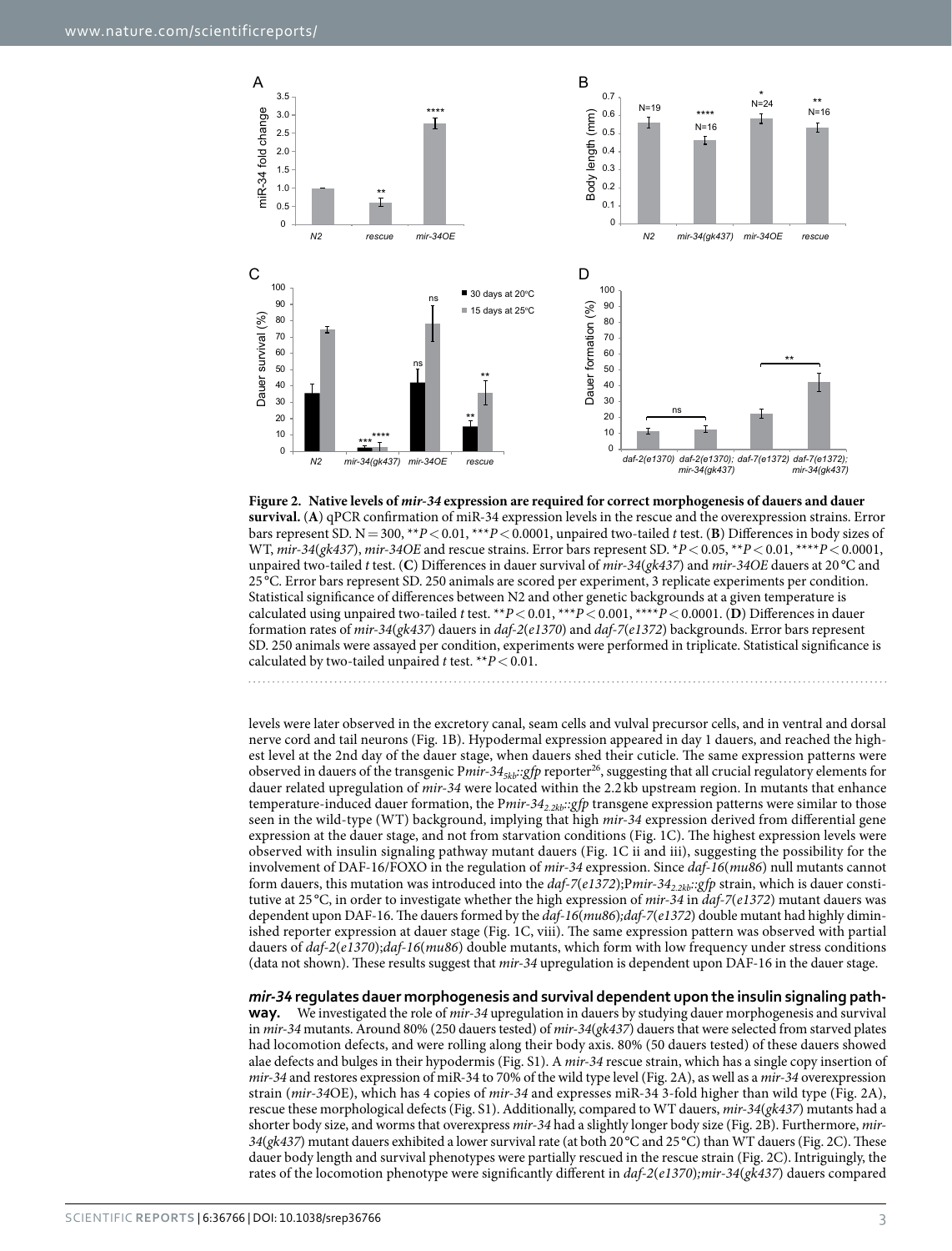to *daf-2*(*e1370*) dauers: rolling was observed in 75% of *daf-2*(*e1370*) dauers and in 95% of *daf-2*(*e1370*)*;mir-34*(*gk437*) dauers (250 animals tested in each condition, *P*< 10<sup>−</sup><sup>6</sup> , chi-square test). At the same time, there was no significant difference between *daf-2*(*e1370*) and *daf-2*(*e1370*)*;mir-34*(*gk437*) worms in terms of body size and survival (data not shown). Additionally, the *mir-34*(*gk437*) mutation enhanced dauer formation in *daf-7*(*e1372*) mutant background but it did not have an effect on dauer formation in *daf-2*(*e1370*) mutants [\(Fig. 2D](#page-2-0)). We conclude that *mir-34* upregulation is necessary for inducing developmental arrest with correct morphogenesis and enhanced survival of dauers, and that this role of *mir-34* relies on a functional insulin signaling receptor, DAF-2.

*mir-34* **is regulated by DAF-16, PQM-1 and DAF-12.** The insulin signaling pathway regulates dauer-related phenotypes and responses to stress conditions by regulating nuclear localization of its downstream target transcription factor, DAF-16/FOXO<sup>32[,33](#page-9-7)</sup>. PQM-1 complements DAF-16 by directly binding to the DAF-16-associated element (DAE), and balancing developmental and stress response programs<sup>34</sup>. We identified the minimal promoter region responsible for *mir-34* upregulation by generating several P*mir-342.2kb::gfp* strains with shorter upstream regions relative to the initial 2.2 kb promoter [\(Fig. 3A](#page-4-0)). The analysis of these strains indicated that sequences between 0.5 kb and 1.2 kb upstream of *mir-34* gene are essential for its regulation [\(Fig. 3B](#page-4-0)). According to ChIP-seq data available from modENCODE<sup>35</sup>, this region is bound among others by the DAF-16, PQM-1 and DAF-12 transcription factors [\(Fig. 3A\)](#page-4-0). Small internal promoter deletions in the region bound by these TFs revealed that DAF-12 binding elements, insulin response element (IRE) and GA-repeats were required for *mir-34* expression in hypodermis and seam cells (Fig. S2), and DAF-16 was necessary for activation of P*mir-342.2kb::gfp* expression in dauers [\(Fig. 1C](#page-1-0) and Fig. S3A) and in amphid neurons, especially AWC neurons of adults (Fig. S3D). P*mir-342.2kb::gfp* levels were similar to WT levels in *daf-2*(*e1370*)*;daf-16*(*mu86*) background (Fig. S3D), suggesting that other factors were also involved in *mir-34* induction upon inhibition of insulin signaling pathway. Furthermore, analysis of Pmir-34<sub>2 zkh</sub>::gfp in excretory gland cells in various mutant background showed a direct correlation between DAF-16 levels and reporter expression (Fig. S3B,C). In contrast to its effect in AWC neurons, DAF-16 was required for Pmir-34<sub>2.2kb</sub>::gfp induction in excretory gland cells only under stress conditions and in sensitized genetic backgrounds, where DAF-16 is active and nuclearly localized<sup>36-38</sup>. Additionally, glucose supplementation reduced P*mir-342.2kb::gfp* levels (Fig. S3C), and prolonged stress conditions resulted in reduction of Pmir-34<sub>2.2kb</sub>::gfp expression in many tissues of the worms.

**miR-34 targets** *daf-16***.** To understand the molecular programs underlying phenotypic changes observed in the *mir-34* mutant and overexpression strains, we identified experimentally supported targets of miR-34 using Argonaute crosslinking and immunoprecipitation (AGO-CLIP) data generated by Grosswendt *et al.*[39](#page-9-11), in com-bination with miRNA target predictions calculated by MIRZA software<sup>[40](#page-9-12)</sup>. In total, we identified 1304 genes with a MIRZA score above 100, of which 214 are also supported by AGO-CLIP data (Table S1). The *daf-16* gene was among the top 20 targets that showed the highest MIRZA scores and were supported by AGO-CLIP evidence. The predicted miR-34 target region is located in the last coding exon of *daf-16*, not far from the stop codon ([Fig. 3C](#page-4-0)). It has a MIRZA score of 625, and exhibits perfect complementarity to nucleotides 1–8 of the mature miR-34 sequence ([Fig. 3D\)](#page-4-0). The combination of AGO-CLIP evidence and highly-scoring MIRZA prediction suggests that *daf-16* is very likely regulated by miR-34 and suggests existence of a negative feedback-loop between *daf-16* and *mir-34.*

**Transcriptome analysis reveals the crosstalk between DAF-16 and** *mir-34***.** To investigate the possible crosstalk between *mir-34* and DAF-16, we performed microarray gene expression analysis for several genetic backgrounds and stress conditions (Table S1, [Fig. 4\)](#page-5-0). In *mir-34*OE and *mir-34* mutant dauers a large number of genes were differentially expressed compared to WT dauers (1157 and 4652, respectively; [Fig. 4B](#page-5-0)), consistent with the observed phenotypes and upregulated *mir-34* expression pattern in dauers. Genes that were expressed higher in the absence of *mir-34* were significantly enriched for DAF-16 binding elements (DBE) and AGO-CLIP supported miR-34 targets, whereas genes which were expressed higher in the wild-type dauers were significantly depleted for DAF-16 binding but enriched for PQM-1 binding the DAE [\(Fig. 4B](#page-5-0)). The DAF-16 enrichment was reversed when expression of *mir-34OE* and WT dauers was compared, although the overall number of differentially expressed genes decreased ([Fig. 4B](#page-5-0)). These data suggest that differential expression of genes between wild-type and mutant dauers is the result of both direct regulation by miR-34 and indirect regulation via DAF-16/ PQM-1 binding.

The number of differentially expressed genes was highly diminished in *mir-34*(*gk437*) mutants when the comparison was done in the *daf-2*(*e1370*) background, where nuclear DAF-16 levels are saturated ([Fig. 4C](#page-5-0)). This finding was in line with the lower amount of phenotypic changes observed between *daf-2*(*e1370*) and *daf-2*(*e1370*)*;mir-34*(*gk437*) mutant worms.

Earlier studies identified sets of genes that are either up-regulated (class 1) or down-regulated (class 2) in long-lived *daf-2* mutants<sup>41</sup>, and genes that are differentially expressed in dauers and non-dauers<sup>42</sup>. We observed a large overlap between class 1 genes, dauer related genes, and genes that were up-regulated in *mir-34*(*gk437*) dauers, and between class 2 genes, non-dauer genes, and genes that were down-regulated in *mir-34*(*gk437*) dauers (Fig. S4). As expected, these relationships were reversed for *mir-34OE* dauers. Thus, a strong *daf-2*/dauer transcriptional signature is present in *mir-34*(*gk437*) mutant dauers, as it is also evident from our transcriptome analysis (Fig. S5A (i, ii)).

GO term analysis of genes that were upregulated in the *mir-34*(*gk437*) dauer background and had ALG-1 binding sites and/or MIRZA scores higher than 100 revealed upregulation of genes encoding glycoproteins, cytoskeletal genes, intermediate filaments, extracellular matrix proteins, transmembrane and transport proteins (Table S2). Upregulation of *mir-34* in hypodermis and seam cells and the morphological defects of *mir-34*(*gk437*) mutants correlate with these GO terms. Additionally, there was an upregulation of glycolysis/gluconeogenesis related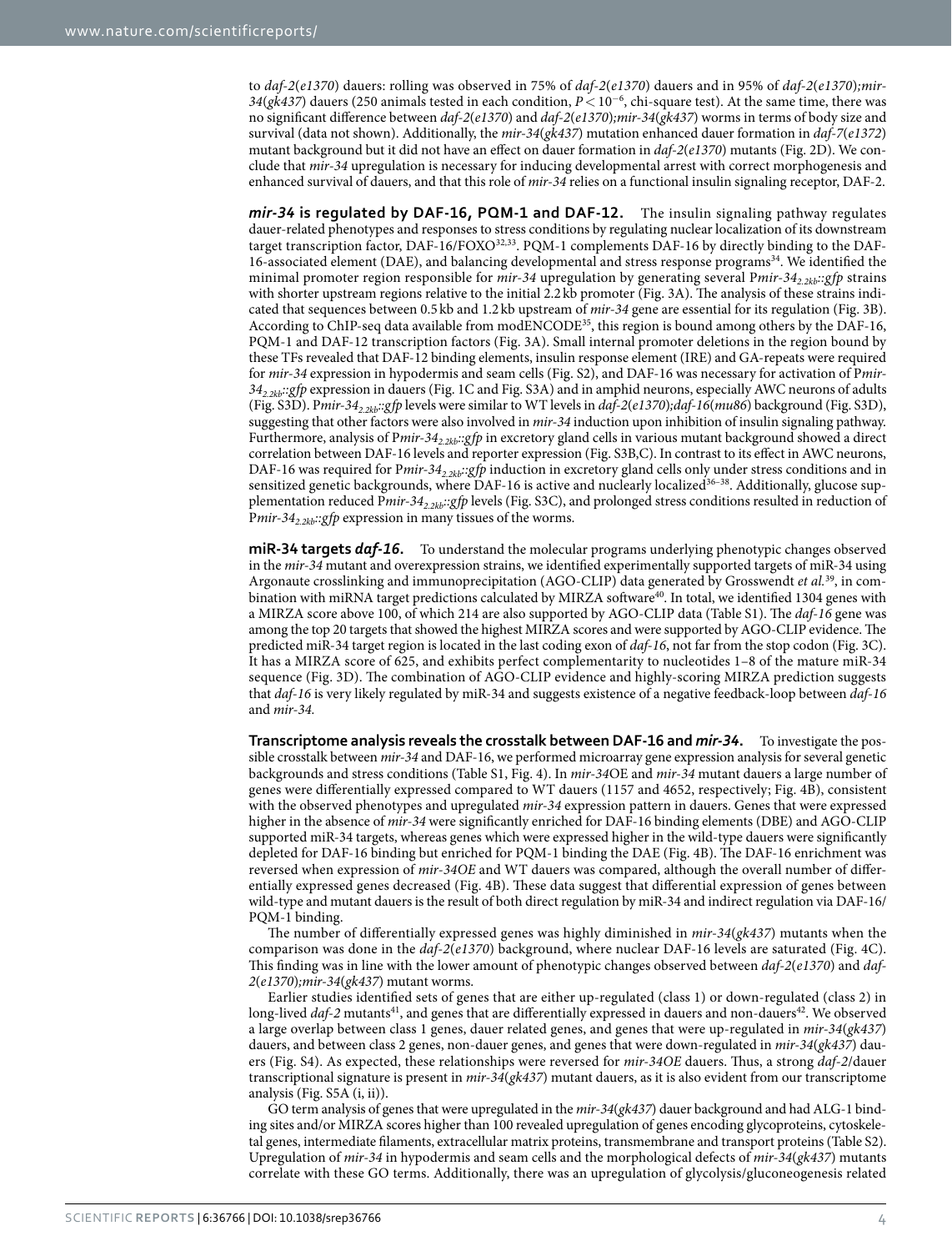

<span id="page-4-0"></span>**Figure 3.** *mir-34* **is regulated by DAF-16 and targets** *daf-16***.** (**A**) Upstream region of *mir-34* pre-miRNA (in red) showing sequences used as promoters in P*mir34::gfp* strains in blue and location of DAF-12, DAF-16 and PQM-1 modENCODE ChIP-seq peaks in black. (**B**) Expression patters of P*mir34::gfp* strains with different promoter length. (**C**) Last exon and 3′UTR of *daf-16* transcript (in blue), location of AGO-CLIP regions (in green) from Grosswendt *et al.*[39](#page-9-11) and highly-scoring MIRZA miR-34 target prediction (in red). (**D**). Detailed MIRZA alignment of the miR-34 target in *daf-16* mRNA shown in panel C. (**E**) Expression of DAF-16::GFP is elevated with temperature in amphid neurons (indicated by arrows) in *mir-34*(*gk437*) mutants but not in wild-type animals. (**F**) Quantification of fluorescence density of DAF-16::GFP in wild-type and *mir-34*(*gk437*) background at 27.5 °C. Data are expressed in arbitrary fluorescence units. Error bars represent SD. Statistical significance is calculated by two-tailed unpaired *t* test. \**P*<0.05.

genes (Table S2), which is in line with the findings that glycolytic and gluconeogenic pathways are upregulated in dauer[s43.](#page-9-15) Consistent with these *C. elegans* results, RNA-Seq analysis of a published GEO dataset for hippocampus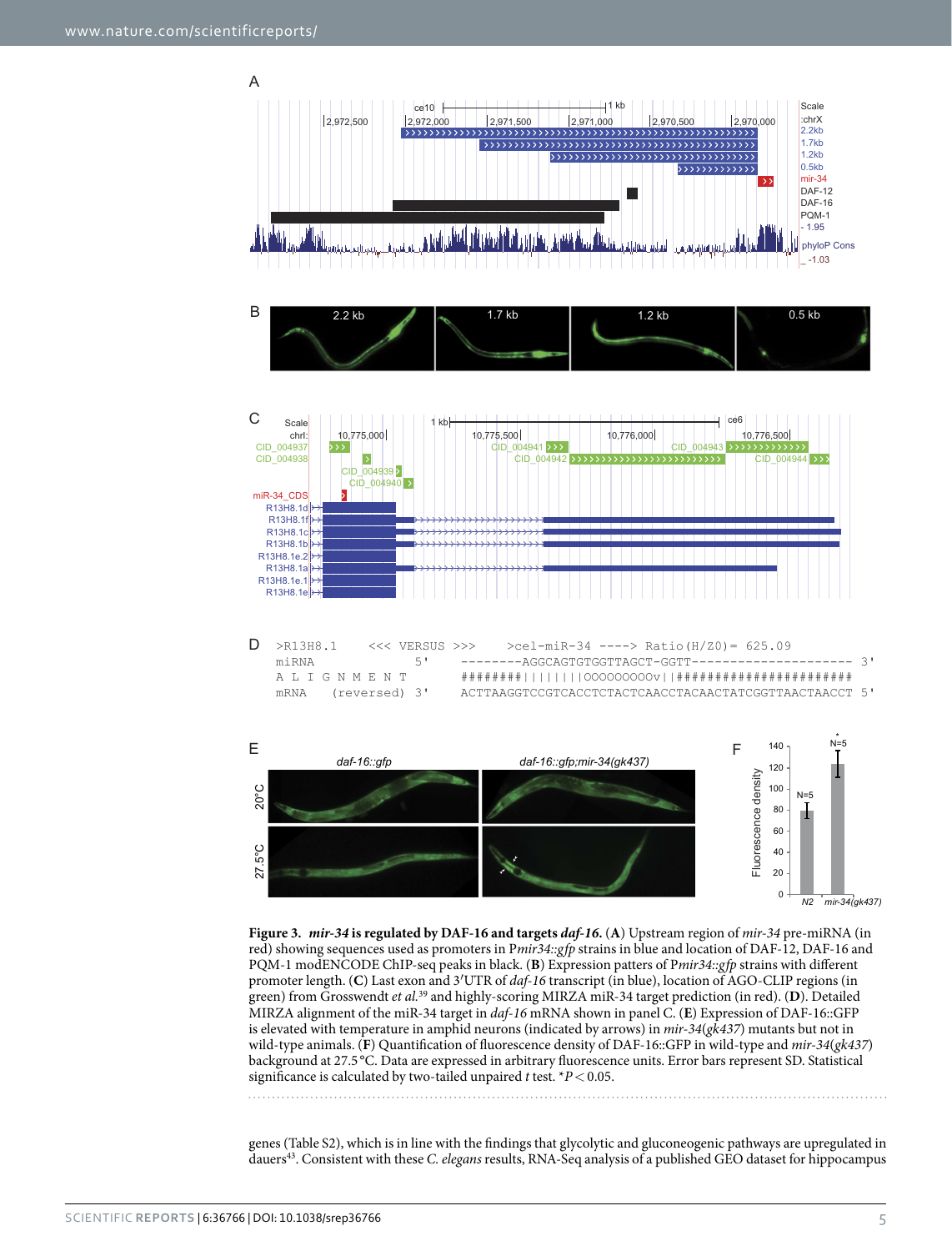

<span id="page-5-0"></span>**Figure 4. Effects of** *mir-34* **deletion or overexpression on gene expression under various conditions.** (**A–E**) Number of differentially expressed genes (EXPR) and enrichment statistics for several regulatory signals. DAF-16, PQM-1 and MDL-1, occupancy in promoter regions based on modENCODE ChIP-seq data for respective transcription factors. DBE, DAE, presence of the respective sequence motives in the promoter regions. MIRZA, miR-34 target predictions calculated by MIRZA. ALG – presence of AGO-CLIP regions from Grosswendt *et al.*[39](#page-9-11), overlapping miR-34 MIRZA predictions. The first number in each column relates to genes expressed higher in the first conditions, the second – to the genes expressed higher in the second condition. Up- and down- arrows represent significant over- and under-representation respectively. Statistical significance is calculated by Pearson's Chi-squared test with Yates' continuity correction and adjusted for multiple comparisons by Bonferroni correction. Adjusted *P*<0.01 was considered as significant. ns – not significant. (**F,G**) Overexpression of miR-34 at 20 °C shifts gene expression profile in the same direction as temperature stress. (**H**) Genes that behave differently in WT and *mir-34* mutants upon temperature stress.

of wild-type adult male C57BL/6 mice[44](#page-9-16) revealed upregulation of genes related to extracellular matrix, cell adhesion, basement membrane and anti-apoptosis when *mir-34* was knocked down by adeno-associated viral (AAV)-delivered mir-34 sponges (180 upregulated and 36 downregulated genes, FDR < 0.01) (Table S3).

**miR-34 expression is necessary for inducing stress response programs.** Next, we investigated how temperature stress influences gene expression at the adult stage. Dauer formation and heat stress in adults resulted in highly overlapping gene expression patterns (Fig. S4, S5A (i, iii)), revealing the stress response genes that are commonly regulated under these conditions<sup>45</sup>. While in wild-type animals temperature shift from 20°C to 25°C resulted in 1891 and 2425 down- and up- regulated genes respectively ([Fig. 4D\)](#page-5-0), the number of differentially expressed genes was smaller in *mir-34*(*gk437*) (1192/1709 genes) and *mir-34OE* (1008/1442) backgrounds [\(Fig. 4D](#page-5-0)). This suggests that precise levels of miR-34 are required to elicit proper response to heat stress, and that deviations from these levels impair the stress response program. Indeed, impaired stress response was observed in *mir-34*(*gk437*) and *mir-34OE* compared to WT worms at the transcriptome level in adult stage (Fig. S5A (iii, iv, v)).

In line with these results, both *mir-34*(*gk437*) and *mir-34OE* adults were more sensitive to hypoxia, heat stress, and starvation. The rescue strain partially rescued the phenotypes observed in these assays (Fig. S5B–D).

If miR-34 expression helps in establishing the stress response program, then gene expression changes when *mir-34* is overexpressed under normal conditions should overlap with stress response genes that are observed in WT animals grown under heat stress. Indeed, we observed an overlap of 105 and 215 genes in up- and down-regulated sets, respectively [\(Fig. 4F,G\)](#page-5-0), and both results are highly statistically significant ( $P < 10^{-24}$ , hypergeometric probability). These results suggest that indeed *mir-34* plays a direct role in establishing the stress response program.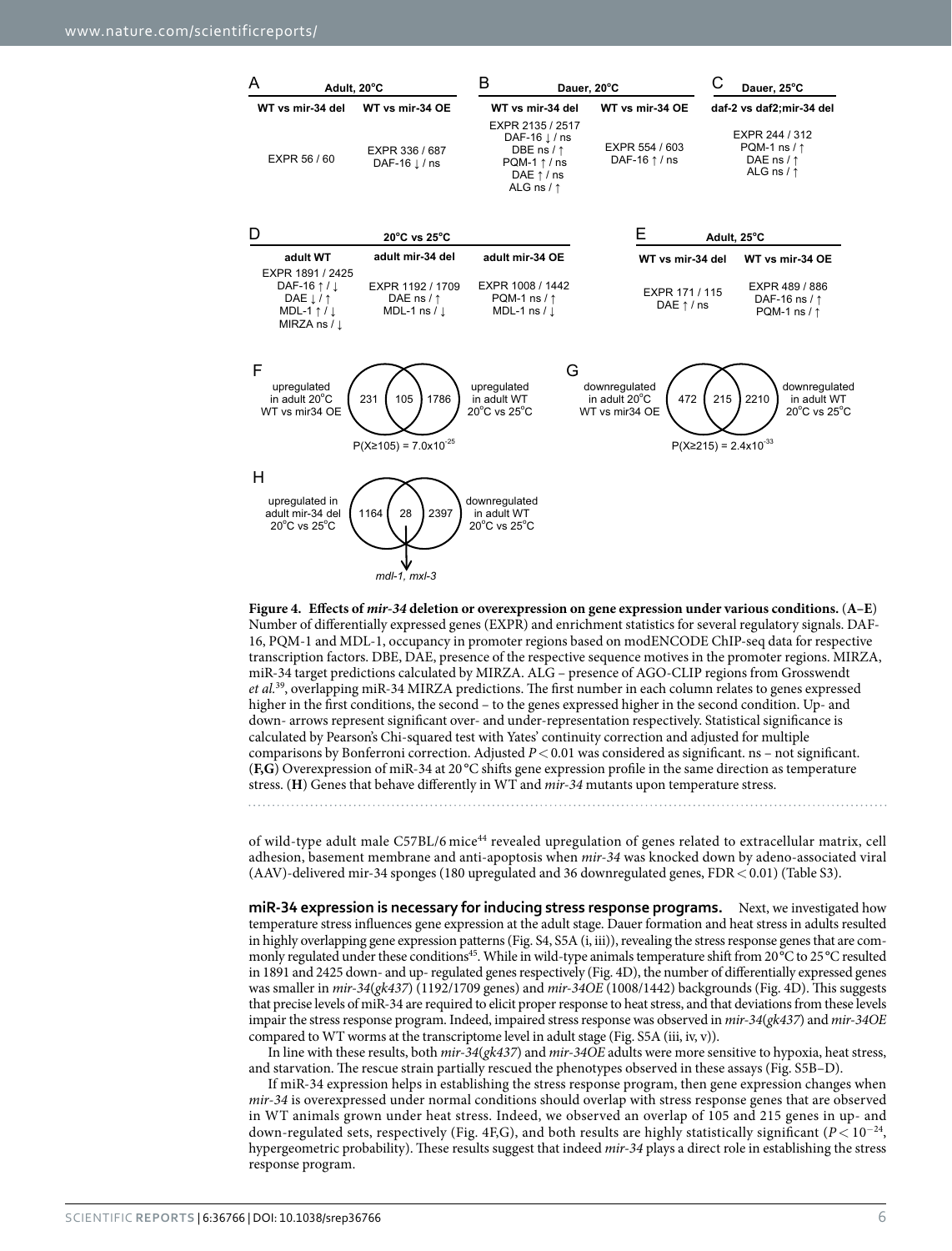Which genes might be particularly sensitive to miR-34 levels in this stress response program? To address this question, we looked for genes that responded oppositely to heat stress in WT and *mir-34*(*gk437*) animals. There were only 28 such genes for which expression increased with temperature in WT animals but decreased in *mir-34*(*gk437*) animals ([Fig. 4H](#page-5-0)), including *mdl-1 and mxl-3*. *mdl-1* is a basic helix-loop-helix (bHLH) transcription factor that acts as a part of the Myc-like interaction network in *C. elegans. S*imilar to vertebrate MAD, MDL-1 dimerizes with MXL-1 and MXL-3 and plays a role in integrating diverse longevity signals<sup>46-48</sup>. The *mdl-1* gene promoter is bound by DAF-16 and PQM-1, according to modENCODE data[35](#page-9-9), and the *mdl-1* mRNA is targeted by miR-34 according to AGO-CLIP data<sup>39</sup> and MIRZA prediction, although the MIRZA score is modest (Table S1). This suggests that the *C. elegans myc* network may play an important role in modulating a stress response program downstream of *mir-34*. Indeed, differentially expressed genes from various comparisons appear to exhibit statistically significant under- or over-representation of MDL-1 ChiP-seq binding in their promoters ([Fig. 4D\)](#page-5-0).

Other transcription factors, which showed same pattern as *mdl-1* in terms of sensitivity to *mir-34* levels included *nhr-23*, *egl-13* and *zip-7*. NHR-23 is a critical co-regulator of functionally linked genes involved in growth and molting. EGL-13 is required for maintenance of the uterine pi cell fate and mutations in *egl-13* affect the cell fusion process that makes the vulval-uterine connection and consequently egg laying. These transcription factors may also be responsible for miR-34 dependent transcriptome and phenotypic changes under stress conditions.

**Further evidence for a DAF-16-***mir-34* **feedback inhibition loop.** Finally, we sought additional evidence for *daf-16* regulation by miR-34 in a *daf-16::gfp* reporter strain and in gene expression data. We observed higher DAF-16::GFP levels in *mir-34(gk437)* mutants grown at high temperatures ( $\overline{P}$  = 0.0175, *t* test), accompanied by higher levels of nuclear localization of the translational fusion protein in amphid neurons, however, there were no significant differences under normal growth conditions [\(Fig. 3E,F\)](#page-4-0). miRNAs mainly act by translational repression of their target mRNAs and may also decrease their levels by destabilization, but the extent of mRNA destabilization may var[y49–53.](#page-9-19) The levels of *daf-16* mRNA decreased by 12% and 8%, respectively, in adults and dauers overexpressing miR*-*34 at 20 °C, although the statistical significance of these changes is low (adjusted *P* value 0.41 and 0.58 respectively). At 25 °C, overexpression of miR-34 in adults results in a 17% decrease of *daf-16* levels (adjusted  $P = 0.161$ ). Furthermore, in N2 animals shift from 20 °C to 25 °C does not significantly change *daf-16* levels (6% change, *P*=0.523) but overexpression of miR-34 at 25 °C leads to a 25% downregulation of *daf-16* compared to WT at 20 °C (*P* = 0.012). Although the observed changes in *daf-16* expression upon miR-34 over-expression are not large, combined with the experimental AGO-CLIP data<sup>[39](#page-9-11)</sup> and DAF-16::GFP reporter analysis results, they suggest direct regulation of *daf-16* by miR-34.

#### **Discussion**

The biological functions of many miRNAs can only be elucidated in a context-specific manner<sup>[1](#page-8-0)</sup>, suggesting that many miRNAs function in cellular stress responses. For example, *mir-34* deletion mutants do not show any abnormal morphological, developmental or biological phenotypes under standard laboratory culture conditions. However, miR-34 is critical in the DNA damage response in both mammals and *C. elegans*. Additionally, in mammals, *mir-34* expression is transcriptionally regulated by p53 in response to numerous forms of DNA damage[17](#page-9-20),[54](#page-9-21),[55](#page-9-22) and in *C. elegans mir-34* mutants exhibit developmental defects related to cell migrations under stress conditions<sup>[56](#page-9-23)</sup>

In this study, we demonstrated that miR-34 levels are upregulated to sustain a gene expression program that is associated with morphological and metabolic adaptation of stress. We showed that *mir-34* mutation results in morphogenesis defects of dauers, which correlates with our transcriptome analysis results that shows deregulation of cell adhesion, cytoskeleton, ECM and basement membrane related gene categories both in of *mir-34* mutant dauers and *mir-34* knockdown mouse hippocampus. Although *mir-34* mutant dauers exhibit more a dauer-related transcriptional signature, changes in gene category representation are accompanied by the body defects and short survival rates of *mir-34* mutants. Therefore, we think that upregulation of *mir-34* is necessary for correct morphogenesis of tissues to ensure long survival of dauers.

According to a previous study the autophagy-related mRNA ATG9A was regulated by *mir-34* in mammalian cell[s57.](#page-9-24) However, we found that in *C. elegans atg-9* mRNA expression was lower in *mir-34* and *daf-2;mir-34* backgrounds, and did not observe a significant change in *atg-9* transcript levels in adult stages (Table S1). Additionally, ATG9A did not show a significant change in expression levels in *mir-34* knockdown in male mouse hippocampus (Table S3). However, several other autophagy-related genes (*lgg-1*, *atg-13*, *atg-16.2*, *unc-51*, *bec-1*) were downregulated in *mir-34*OE dauers compared to *mir-34* mutants (Table S1), which may suggest autophagy inhibition by *mir-34* as was proposed in the aforementioned study<sup>57</sup>.

Both *miR-34* and *daf-16* expression levels were shown to be increased upon dauer formation<sup>[26,](#page-9-1)58</sup> and also in adults in an age-dependent manner<sup>[59,](#page-9-26)60</sup>, suggesting a link between these regulators of gene expression. By engineering promoter truncations we showed that an IRE sequence, which binds DAF-16, is present in *mir-34* promoter. We also observed that upregulation of P*mir-342.2kb::gfp* in dauers is abolished by mutating this region, and in the *daf-16*(*mu86*) background. Furthermore, according to our combined analysis of MIRZA scores and AGO-CLIP data, one of the top predicted miR-34 targets is *daf-16*/*FOXO*. We demonstrated DAF-16 dependent changes in the transcriptomes of animals that lack and overexpress *mir-34*. The survival defect of *mir-34* mutants required a functional insulin signaling pathway, where DAF-16 nuclear localization levels are not saturated, and probably DAF-16 activity is more prone to regulation by *mir-34*. Additionally, *mdl-1 and mxl-3,* from the Myc-like interaction network in *C. elegans*, showed *mir-34* dependent downregulation under high temperature growth, suggesting that the *myc* network is a part of the stress response pathway that is modulated by *daf-16* and *mir-34*. Thus, our results suggest that *mir-34* is involved in a feedback inhibition loop that includes the *daf-16* and *myc* networks to regulate a stress response program in *C. elegans* (Fig. S6). According to this regulatory loop, if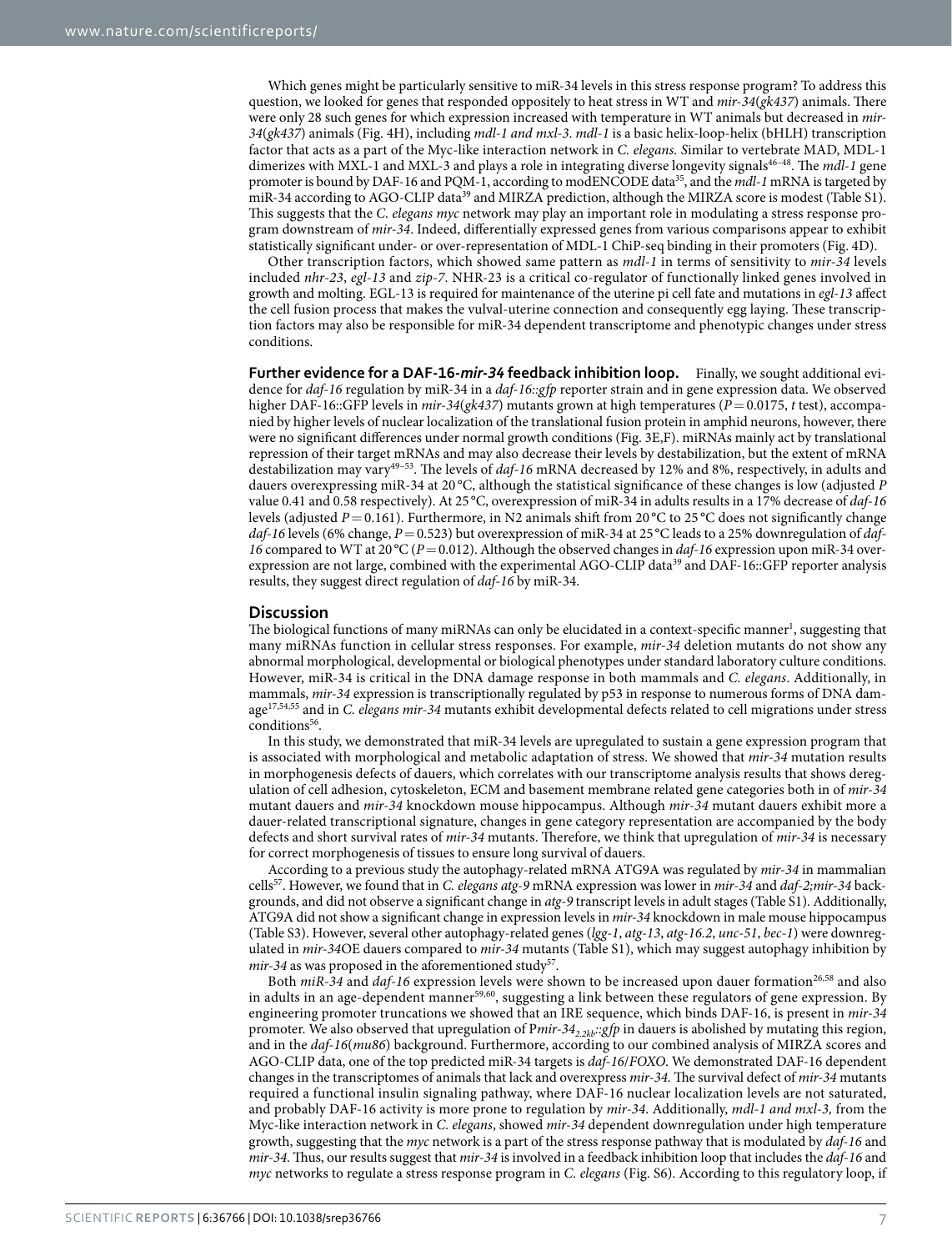miR-34 becomes upregulated above threshold levels, *mir-34* expression is lowered via the feedback inhibition of DAF-16, which results in reduced stress resistance. We observed reduced stress resistance in both *mir-34* mutants and overexpressors, supporting the role of this feedback inhibition loop in regulation of *mir-34* and DAF-16 levels to reduce the fluctuations in *daf-16* and *myc* network target expression levels under stress conditions.

Such a regulatory loop that involves miR-34b/c, FOXO3a and Myc was previously described in mammalian cell[s61](#page-9-28). According to the model, MK5 activates *mir-34b*/*c* expression via phosphorylation of FOXO3a, thereby promoting nuclear localization of FOXO3a and enabling it to induce *mir-34b*/*c* expression and arrest proliferation. Expression of MK5 in turn is directly activated by Myc, forming a negative feedback loop. In line with these findings, our results suggest that *mir-34* has an evolutionarily conserved function in orchestrating responses to stresses, by modulating expression levels of DAF-16/FOXO and the Myc network. We speculate that the reported increase in *mir-34* mutations in tumors<sup>[62–64](#page-9-29)</sup> may impair the functioning of this network.

#### **Methods**

**Strains.** All *C. elegans* strains (Table S4) were maintained and handled as described previously[65](#page-9-30).

**Construction of GFP reporters.** *Mir-34* promoter was selected using UCSC genome browser as a 2.2 kb sequence upstream of *mir-34* precursor sequence and amplified by primers with flanking restriction enzyme sites, AflII and NotI. Amplified sequence was cloned into modified pCFJ151 vector that has *unc-119* gene and *gfp* sequence with *let-858* 3′UTR sequence. Truncated *mir-34* promoter sequences were amplified using primers with flanking AflII and NotI restriction enzyme sites and cloned in the same way. For deletions up to 100 bp we used Quickchange site directed mutagenesis. For longer deletions primers were designed for the amplification of the whole plasmid excluding the region that is desired to be deleted. Transgenic lines were made by microparticle bombardment[66](#page-9-31) of *unc-119*(*ed3*) animals with *promoter::gfp*;*unc-119*(+), and the transformants were screened for stable integration. The resulting strains for each construct are listed in Table S4. Sequences of all oligonucleotides used in the study are listed in the Table S5.

**Construction of** *mir-34* **rescue and overexpression strains.** Pmir-34<sub>2.2kb</sub>::*mir-34* was cloned into MosSCI plasmid and isolated plasmid was microinjected into N2 worms together with marker plasmids. Integrated worms were selected from plates and sequenced for the transgene.

**qPCR validation of miR-34 expression.** qPCR was performed on N2, *mir-34*(*gk437*) and N2 and *mir-*34(*gk437*) worms carrying Pmir-34<sub>2.2kb</sub>::mir-34 transgene by using TaqMan kit.

**Dauer locomotion assay.** Dauers were selected from starved plates by 1% SDS treatment and placed on humid NGM plates with no bacteria. The locomotion of dauers were observed and recorded as rollers and non-rollers.

**Dauer formation assay.** Parents raised continuously on food were transferred from 20 °C to plates without food to lay eggs and then removed after 4–6hr. Plates were incubated at 22 °C for 54hours for both *daf-2*(*e1370*) and *daf-7*(*e1372*) backgrounds and dauer and non-dauer animals were counted. This permitted correct scoring of transient dauers that recover rapidly<sup>67</sup>. Dauers were distinguished by 1% SDS treatment. An average of 300 animals was assayed per condition in triplicate experiments.

**Dauer survival assay.** Dauers were selected from a plate that was starved for five days by 1% SDS treatment. Wells of a 24-well plate were filled with 300 μL water and 50 dauers were distributed per well. Plates were incubated at 20 °C and 25 °C for 60 days or 30 days respectively. Dauers were transferred to agar plates and scored for viability by touching.

**Stress assays.** For all the stress assays, gravid adult worms of each tested strain were allowed to lay eggs on NGM plates seeded with OP50 for 2–3 h to produce relatively synchronous populations of progeny. All assays were repeated at least three times.

**Heat stress assay.** Day 3 adult worms grown on OP50-NGM plates were shifted to 35 °C. Duplicate plates for each strain were scored for each time point. Because the scoring was done at room temperature, once the worms were pulled from 35 °C and scored for survival, they were discarded to avoid the complication of recovery from heat shock during the time of scoring.

**Hypoxic stress assay.** Day 3 adult worms grown on OP50-NGM plates were placed in 0.5 mL Eppendorf tubes with M9. The tubes were filled completely with M9 and the lids were closed after making sure that no air bubbles were left inside the tubes. 6–7 tubes (20 worms per tube) were prepared per each strain. Alive worms were counted after 28hr incubation at 20 °C.

**Starvation stress assay.** FUDR treated day 3 adult worms were placed in M9 solution without any bacteria and worms were scored for survival after 7 days of incubation on shaker.

**Oxidative stress assay.** Day 3 adult worms grown on OP50-NGM plates were placed in 100 µL of 200 mM paraquat solution in a 96 well plate (25 worms per well). At least 120 worms were used per each strain. Alive worms were counted at 2hr intervals.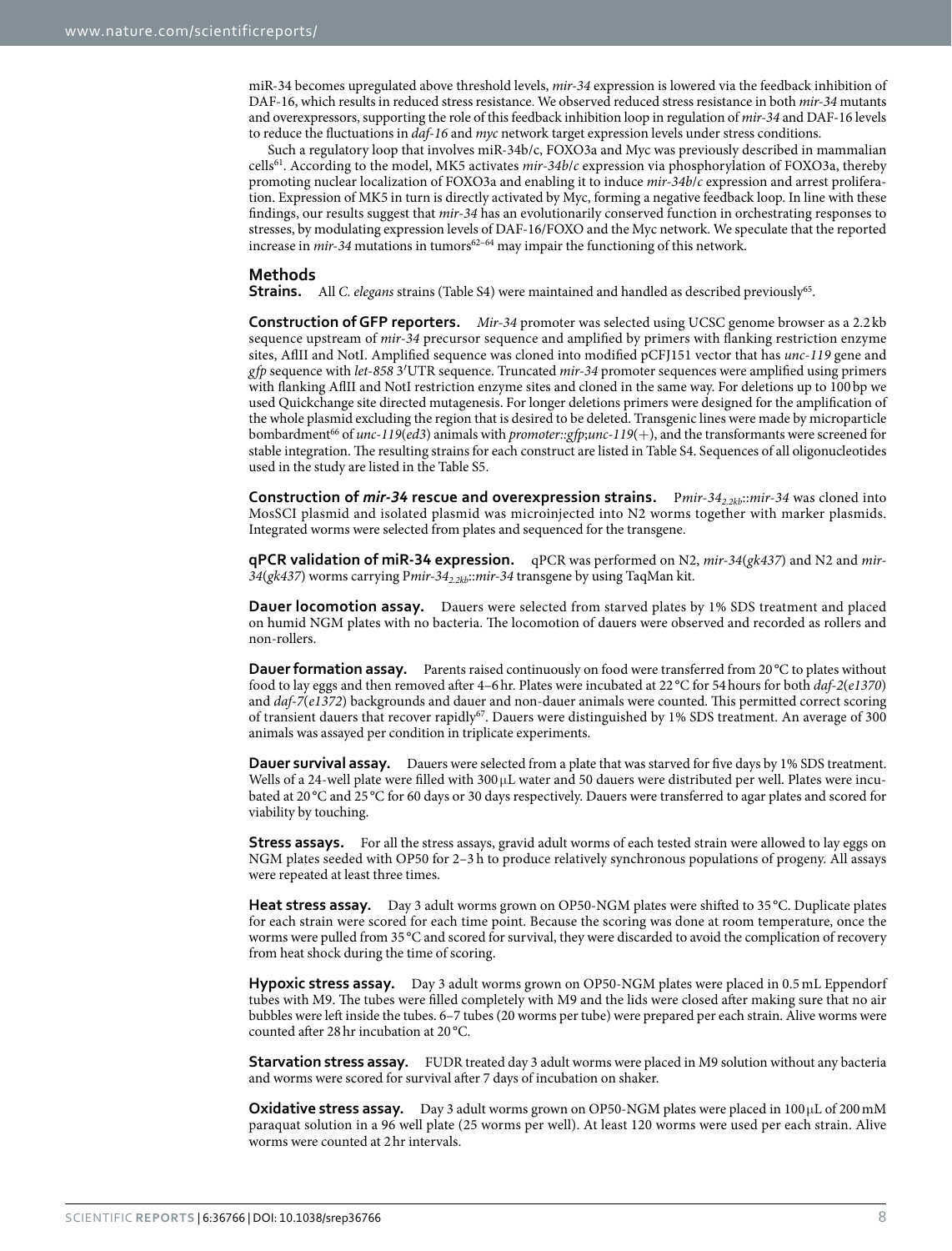**Imaging and quantification of GFP.** To examine changes in expression of GFP reporters in different mutant backgrounds, we picked 20 worms and then measured the level of GFP expression using quantitative fluorescence microscopy. Specifically, we used pixel intensity to quantify the level of GFP expression in WT and mutant backgrounds. Comparison of all images was carried out on the same day with the same microscope settings. Images were analyzed using Adobe Photoshop and ImageJ software. Phenotypic analysis of the worms was done by Nomarski optics.

**Microarray analysis.** Microarray data were generated using Agilent single-color platform according to the manufacturer protocols. Total RNA was prepared from three independent biological replicates using TRIzol reagent, DNase treated and purified by Qiagen RNeasy mini kit. RNA labeling, hybridization and microarray processing was performed by the Genomics Core Facility, EMBL, Heidelberg. Results were analyzed using limma package in  $R^{68}$ .

**RNA-Seq analysis.** GEO dataset with accession number GSE68884 was used for the analysis of the effect of AAV-delivered mir-34 sponges on male mouse hippocampus compared to GFP sponges. HISAT2<sup>[69](#page-10-2)</sup> was used for the alignment of reads to the mouse genome using the following options: "\$HISAT2\_HOME/hisat2 -p 25 –phred33 –rna-strandness R –trim5 5 -q -x./Genome\_mouse/grcm38\_snp\_tran/genome\_snp\_tran -U SRR20253xx.fastq.gz -S SRR20253xx.sam". Quality control analysis of the data and count reads for EdgeR analysis were obtained by running QoRTs<sup>70</sup> package in cluster with the following options: "java -jar./QoRTs-master/ QoRTs\_1.1.8/QoRTs.jar QC –minMAPQ 60–maxReadLength 45 –singleEnded –stranded –seqReadCt xxxxxxxx SRR20253xx.bam /Mus\_musculus.GRCm38.83.gtf SRR20253xx\_QoRTs/". EdgeR analysis was done in R using  $g$ lmLRT method<sup>71</sup>.

**miRNA target predictions.** For target predictions, we used a recently published algorithm MIRZA<sup>40</sup>, and next to *C. elegans* genes, we included prediction for human genes. In this algorithm, the whole miRNA sequence is considered, not only 3′UTR, since there is growing evidence for functional targeting in coding sequence<sup>72–76</sup>. A good target would have a MIRZA score above 50, and Table S1 also lists how many miR-34 targets were found in a gene, and their cumulative MIRZA score.

**ChiP-seq enrichment analysis.** Data for DAF-16, PQM-1, DAF-12, MDL-1 and MML-1 ChIP regions were extracted from cumulative gff3 files downloaded from modENCODE website (datasets modENCODE\_591, modENCODE\_2623, modENCODE\_3381, modENCODE\_2601 and modENCODE\_2943 respectively). Gene list was filtered to contain only protein coding genes according to WS220 GTF annotation, and promoter regions were defined in the window −300:+100 relative to TSS. ChIP regions overlapping defined promoter regions were counted and enrichment calculations were performed using R.

**Statistical analysis.** Statistical analysis was performed using Graphpad Prism 7 and R. Unpaired or paired *t*-tests were used to determine significance in experiments in which only two groups with large sample size and approximately normal distribution were compared.

**GO-term enrichment analysis.** GO-term enrichment analysis was performed by using DAVID Bioinformatics Database<sup>[77](#page-10-6),[78](#page-10-7)</sup>.

**Accession numbers.** Microarray data presented in this study is available in GEO under accession number GSE76413.

#### **References**

- <span id="page-8-0"></span>1. Leung, A. K. L. & Sharp, P. A. MicroRNA functions in stress responses. *Mol. Cell* **40,** 205–215 (2010).
- <span id="page-8-1"></span>2. Bushati, N. & Cohen, S. M. MicroRNA Functions. *Annual Review of Cell and Developmental Biology* **23,** 175–205 (2007).
- 3. Leaman, D. *et al.* Antisense-mediated depletion reveals essential and specific functions of microRNAs in Drosophila development. *Cell* **121,** 1097–1108 (2005).
- 4. Miska, E. A. *et al.* Most Caenorhabditis elegans microRNAs Are Individually Not Essential for Development or Viability. *Plos Genet* **3,** e215 (2007).
- <span id="page-8-2"></span>5. Li, X., Cassidy, J. J., Reinke, C. A., Fischboeck, S. & Carthew, R. W. A microRNA imparts robustness against environmental fluctuation during development. *Cell* **137,** 273–282 (2009).
- <span id="page-8-3"></span>6. van Rooij, E. *et al.* Control of stress-dependent cardiac growth and gene expression by a microRNA. *Science* **316,** 575–579 (2007).
- <span id="page-8-4"></span>7. Flynt, A. S. *et al.* miR-8 microRNAs regulate the response to osmotic stress in zebrafish embryos. *J Cell Biol* **185,** 115–127 (2009).
- <span id="page-8-5"></span>8. Garcia-Segura, L. *et al.* High-Throughput Profiling of Caenorhabditis elegans Starvation-Responsive microRNAs. *Plos One* **10,** e0142262 (2015).
- 9. Ibáñez-Ventoso, C. *et al.* Modulated microRNA expression during adult lifespan in Caenorhabditis elegans. *Aging Cell* **5,** 235–246 (2006).
- 10. Karp, X., Hammell, M., Ow, M. C. & Ambros, V. Effect of life history on microRNA expression during *C. elegans* development. *RNA* **17,** 639–651 (2011).
- 11. de Lencastre, A. *et al.* MicroRNAs both promote and antagonize longevity in *C. elegans*. *Curr. Biol.* **20,** 2159–2168 (2010).
- <span id="page-8-6"></span>12. Khanna, A., Muthusamy, S., Liang, R., Sarojini, H. & Wang, E. Gain of survival signaling by down-regulation of three key miRNAs in brain of calorie-restricted mice. *Aging* (*Albany NY*) **3,** 223–236 (2011).
- 13. Li, X., Khanna, A., Li, N. & Wang, E. Circulatory miR34a as an RNAbased, noninvasive biomarker for brain aging. *Aging* (*Albany NY*) **3,** 985–1002 (2011).
- <span id="page-8-8"></span>14. Liu, N. *et al.* The microRNA miR-34 modulates ageing and neurodegeneration in Drosophila. *Nature* **482,** 519–523 (2012).
- <span id="page-8-7"></span>15. Achari, C., Winslow, S., Ceder, Y. & Larsson, C. Expression of miR-34c induces G2/M cell cycle arrest in breast cancer cells. *BMC Cancer* **14,** (2014).
- 16. Chakraborty, C., George Priya Doss, C. & Bandyopadhyay, S. miRNAs in insulin resistance and diabetes-associated pancreatic cancer: the 'minute and miracle' molecule moving as a monitor in the 'genomic galaxy'. *Curr Drug Targets* **14,** 1110–1117 (2013).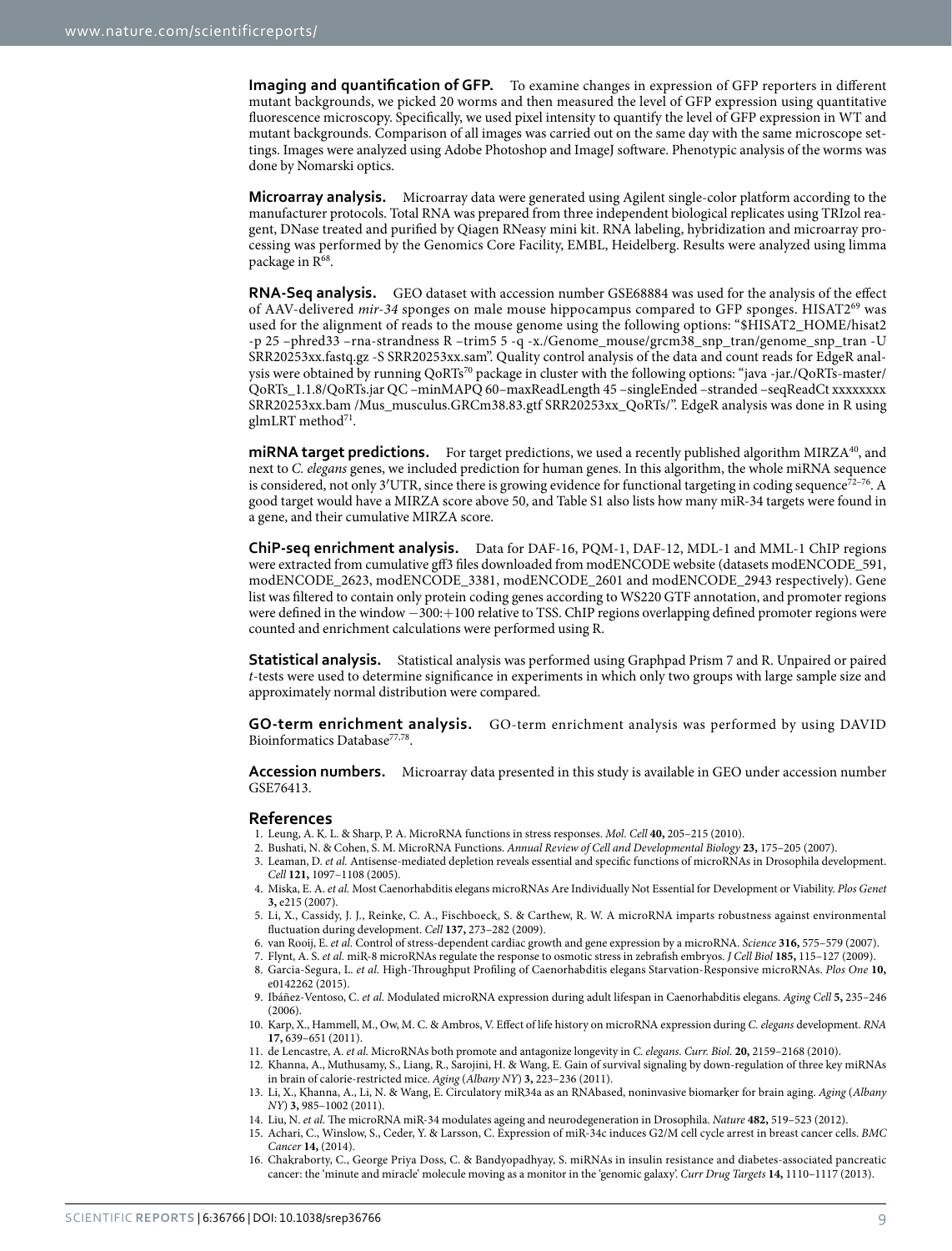- <span id="page-9-20"></span>17. Chang, T.-C. *et al.* Transactivation of miR-34a by p53 Broadly Influences Gene Expression and Promotes Apoptosis. *Molecular Cell* **26,** 745–752 (2007).
- 18. Chen, F. & Hu, S.-J. Effect of microRNA-34a in cell cycle, differentiation, and apoptosis: a review. *J. Biochem. Mol. Toxicol.* **26,** 79–86  $(2012)$
- 19. Cole, K. A. *et al.* A Functional Screen Identifies miR-34a as a Candidate Neuroblastoma Tumor Suppressor Gene. *Mol Cancer Res* **6,** 735–742 (2008).
- 20. Esguerra, J. L. S., Mollet, I. G., Salunkhe, V. A., Wendt, A. & Eliasson, L. Regulation of Pancreatic Beta Cell Stimulus-Secretion Coupling by microRNAs. *Genes* (*Basel*) **5,** 1018–1031 (2014).
- 21. Misso, G. *et al.* Mir-34: A New Weapon Against Cancer? *Mol Ther Nucleic Acids* **3,** e194 (2014).
- 22. Rokavec, M., Li, H., Jiang, L. & Hermeking, H. The p53/miR-34 axis in development and disease. *J Mol Cell Biol* **6,** 214–230 (2014).
- 23. Rottiers, V. & Näär, A. M. MicroRNAs in metabolism and metabolic disorders. *Nat Rev Mol Cell Biol* **13,** 239–250 (2012).
- 24. Xu, Y. *et al.* A metabolic stress-inducible miR-34a-HNF4α pathway regulates lipid and lipoprotein metabolism. *Nat Commun* **6,** 7466 (2015).
- <span id="page-9-1"></span><span id="page-9-0"></span>25. Soni, K. *et al.* miR-34 is maternally inherited in Drosophila melanogaster and Danio rerio. *Nucleic Acids Res*. **41,** 4470–4480 (2013). 26. Kato, M. *et al.* The mir-34 microRNA is required for the DNA damage response *in vivo* in *C. elegans* and *in vitro* in human breast
	- cancer cells. *Oncogene* **28,** 2419–2424 (2009).
- <span id="page-9-2"></span>27. Concepcion, C. P. *et al.* Intact p53-Dependent Responses in miR-34–Deficient Mice. *PLoS Genetics* **8,** e1002797 (2012).
- <span id="page-9-3"></span>28. Murakami, S. & Johnson, T. E. A Genetic Pathway Conferring Life Extension and Resistance to UV Stress in Caenorhabditis elegans. *Genetics* **143,** 1207–1218 (1996).
- <span id="page-9-4"></span>29. Riddle, D. L. & Albert, P. S. In *C. elegans II* (eds. Riddle, D. L., Blumenthal, T., Meyer, B. J. & Priess, J. R.) (Cold Spring Harbor Laboratory Press, 1997).
- 30. Karp, X., Hammell, M., Ow, M. C. & Ambros, V. Effect of life history on microRNA expression during *C. elegans* development. *RNA* **17,** 639–651 (2011).
- <span id="page-9-5"></span>31. Smith-Vikos, T. & Slack, F. J. MicroRNAs and their roles in aging. *J Cell Sci* **125,** 7–17 (2012).
- <span id="page-9-6"></span>32. Ogg, S. *et al.* The Fork head transcription factor DAF-16 transduces insulin-like metabolic and longevity signals in *C. elegans*. *Nature* **389,** 994–999 (1997).
- <span id="page-9-7"></span>33. Lin, K. daf-16: An HNF-3/forkhead Family Member That Can Function to Double the Life-Span of Caenorhabditis elegans. *Science* **278,** 1319–1322 (1997).
- <span id="page-9-8"></span>34. Tepper, R. G. *et al.* PQM-1 Complements DAF-16 as a Key Transcriptional Regulator of DAF-2-Mediated Development and Longevity. *Cell* **154,** 676–690 (2013).
- <span id="page-9-9"></span>35. Contrino, S. *et al.* modMine: flexible access to modENCODE data. *Nucleic Acids Res* **40,** D1082–D1088 (2012).
- <span id="page-9-10"></span>36. Henderson, S. T. & Johnson, T. E. daf-16 integrates developmental and environmental inputs to mediate aging in the nematode Caenorhabditis elegans. *Current Biology* **11,** 1975–1980 (2001).
- 37. Wolf, M., Nunes, F., Henkel, A., Heinick, A. & Paul, R. J. The MAP kinase JNK-1 of Caenorhabditis elegans: Location, activation, and influences over temperature-dependent insulin-like signaling, stress responses, and fitness. *J. Cell. Physiol.* **214,** 721–729 (2008).
- 38. Leiser, S. F., Begun, A. & Kaeberlein, M. HIF-1 modulates longevity and healthspan in a temperature-dependent manner. *Aging Cell* **10,** 318–326 (2011).
- <span id="page-9-11"></span>39. Grosswendt, S. *et al.* Unambiguous identification of miRNA:target site interactions by different types of ligation reactions. *Mol. Cell* **54,** 1042–1054 (2014).
- <span id="page-9-12"></span>40. Khorshid, M., Hausser, J., Zavolan, M. & van Nimwegen, E. A biophysical miRNA-mRNA interaction model infers canonical and noncanonical targets. *Nature Methods* **10,** 253–255 (2013).
- <span id="page-9-13"></span>41. Murphy, C. T. *et al.* Genes that act downstream of DAF-16 to influence the lifespan of Caenorhabditis elegans. *Nature* **424,** 277–283 (2003).
- <span id="page-9-14"></span>42. Jones, S. J. *et al.* Changes in gene expression associated with developmental arrest and longevity in Caenorhabditis elegans. *Genome Res*. **11,** 1346–1352 (2001).
- <span id="page-9-15"></span>43. Wang, J. & Kim, S. K. Global analysis of dauer gene expression in Caenorhabditis elegans. *Development* **130,** 1621–1634 (2003).
- <span id="page-9-16"></span>44. Malmevik, J. *et al.* Distinct cognitive effects and underlying transcriptome changes upon inhibition of individual miRNAs in hippocampal neurons. *Scientific Reports* **6,** 19879 (2016).
- <span id="page-9-17"></span>45. Zhou, K. I., Pincus, Z. & Slack, F. J. Longevity and stress in Caenorhabditis elegans. *Aging* (*Albany NY*) **3,** 733–753 (2011).
- <span id="page-9-18"></span>46. Riesen, M. *et al.* MDL-1, a growth- and tumor-suppressor, slows aging and prevents germline hyperplasia and hypertrophy in *C. elegans*. *Aging* (*Albany NY*) **6,** 98–117 (2014).
- 47. Yuan, J., Tirabassi, R. S., Bush, A. B. & Cole, M. D. The *C. elegans* MDL-1 and MXL-1 proteins can functionally substitute for vertebrate MAD and MAX. *Oncogene* **17,** 1109–1118 (1998).
- 48. Johnson, D. W. *et al.* The Caenorhabditis elegans Myc-Mondo/Mad complexes integrate diverse longevity signals. *PLoS Genet*. **10,** e1004278 (2014).
- <span id="page-9-19"></span>49. Hausser, J. & Zavolan, M. Identification and consequences of miRNA-target interactions — beyond repression of gene expression. *Nat Rev Genet* **15,** 599–612 (2014).
- 50. Selbach, M. *et al.* Widespread changes in protein synthesis induced by microRNAs. *Nature* **455,** 58–63 (2008).
- 51. Baek, D. *et al.* The impact of microRNAs on protein output. *Nature* **455,** 64–71 (2008).
- 52. Djuranovic, S., Nahvi, A. & Green, R. miRNA-Mediated Gene Silencing by Translational Repression Followed by mRNA Deadenylation and Decay. *Science* **336,** 237–240 (2012).
- 53. Bazzini, A. A., Lee, M. T. & Giraldez, A. J. Ribosome Profiling Shows That miR-430 Reduces Translation Before Causing mRNA Decay in Zebrafish. *Science* **336,** 233–237 (2012).
- <span id="page-9-22"></span><span id="page-9-21"></span>54. He, L. *et al.* A microRNA component of the p53 tumour suppressor network. *Nature* **447,** 1130–1134 (2007).
- 55. Raver-Shapira, N. *et al.* Transcriptional Activation of miR-34a Contributes to p53-Mediated Apoptosis. *Molecular Cell* **26,** 731–743  $(2007)$
- <span id="page-9-23"></span>56. Burke, S. L., Hammell, M. & Ambros, V. Robust Distal Tip Cell Pathfinding in the Face of Temperature Stress Is Ensured by Two Conserved microRNAS in Caenorhabditis elegans. *Genetics* **200,** 1201–1218 (2015).
- <span id="page-9-25"></span><span id="page-9-24"></span>57. Yang, J. *et al.* MiR-34 modulates Caenorhabditis elegans lifespan via repressing the autophagy gene atg9. *AGE* **35,** 11–22 (2013).
- 58. Lee, R. Y. N., Hench, J. & Ruvkun, G. Regulation of *C. elegans* DAF-16 and its human ortholog FKHRL1 by the daf-2 insulin-like signaling pathway. *Current Biology* **11,** 1950–1957 (2001).
- 59. de Lencastre, A. *et al.* MicroRNAs Both Promote and Antagonize Longevity in *C. elegans*. *Current Biology* **20,** 2159–2168 (2010).
- <span id="page-9-27"></span><span id="page-9-26"></span>60. Bansal, A. *et al.* Transcriptional regulation of Caenorhabditis elegans FOXO/DAF-16 modulates lifespan. *Longevity & Healthspan* **3,** 5 (2014).
- <span id="page-9-28"></span>61. Kress, T. R. *et al.* The MK5/PRAK kinase and Myc form a negative feedback loop that is disrupted during colorectal tumorigenesis. *Mol. Cell* **41,** 445–457 (2011).
- <span id="page-9-29"></span>62. Bader, A. G. miR-34 – a microRNA replacement therapy is headed to the clinic. *Frontiers in Genetics* **3** (2012).
- 63. Hermeking, H. MicroRNAs in the p53 network: micromanagement of tumour suppression. *Nat. Rev. Cancer* **12,** 613–626 (2012).
- 64. Henrich, K.-O., Schwab, M. & Westermann, F. 1p36 tumor suppression–a matter of dosage? *Cancer Res*. **72,** 6079–6088 (2012).
	- 65. Brenner, S. The Genetics of Caenorhabditis Elegans. *Genetics* **77,** 71–94 (1974).
- <span id="page-9-31"></span><span id="page-9-30"></span>66. Isik, M. & Berezikov, E. Biolistic transformation of Caenorhabditis elegans. *Methods Mol. Biol*. **940,** 77–86 (2013).